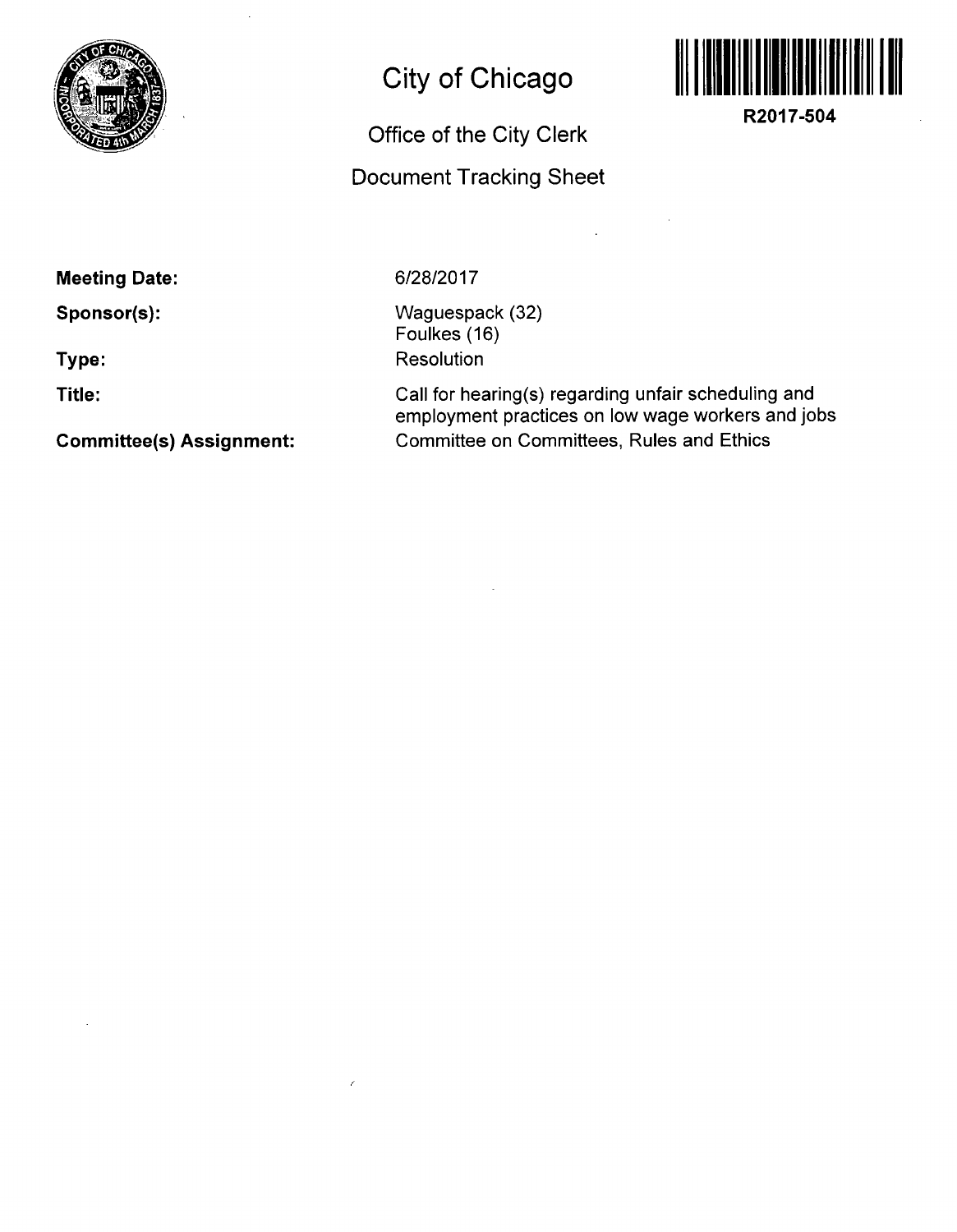## **RESQUUTIQN**

WHEREAS, in 2014, 77.2 million workers age 16 and older in the United States were paid at hourly rates, representing 58.7 percent of all wage and salary workers; and

WHEREAS, there are 3.3 million workers in the United States who are paid wages at or below the federal minimum wage; and

WHEREAS, low-wage jobs account for almost a third of the labor force and nearly one in three workers earn under 12 dollars an hour; and

WHEREAS, workers in low wage industries are particularly vulnerable to unfair scheduling practices such as forced part-time work, erratic schedules and unpredictable hours; and

WHEREAS, the most disruptive scheduling challenges cited by hourly workers include: under-scheduling or inadequate scheduled hours, highly varied scheduled hours per week, being sent home early from a shift or being called in to a shift at the last minute, inability to provide input or exercise control regarding one's schedule, and split shifts; and

WHEREAS, approximately one-third of workers in the United States report income fluctuations, and among that group more than 40 percent attribute the income instability to inconsistent work schedules; and

 $\mathbf 1$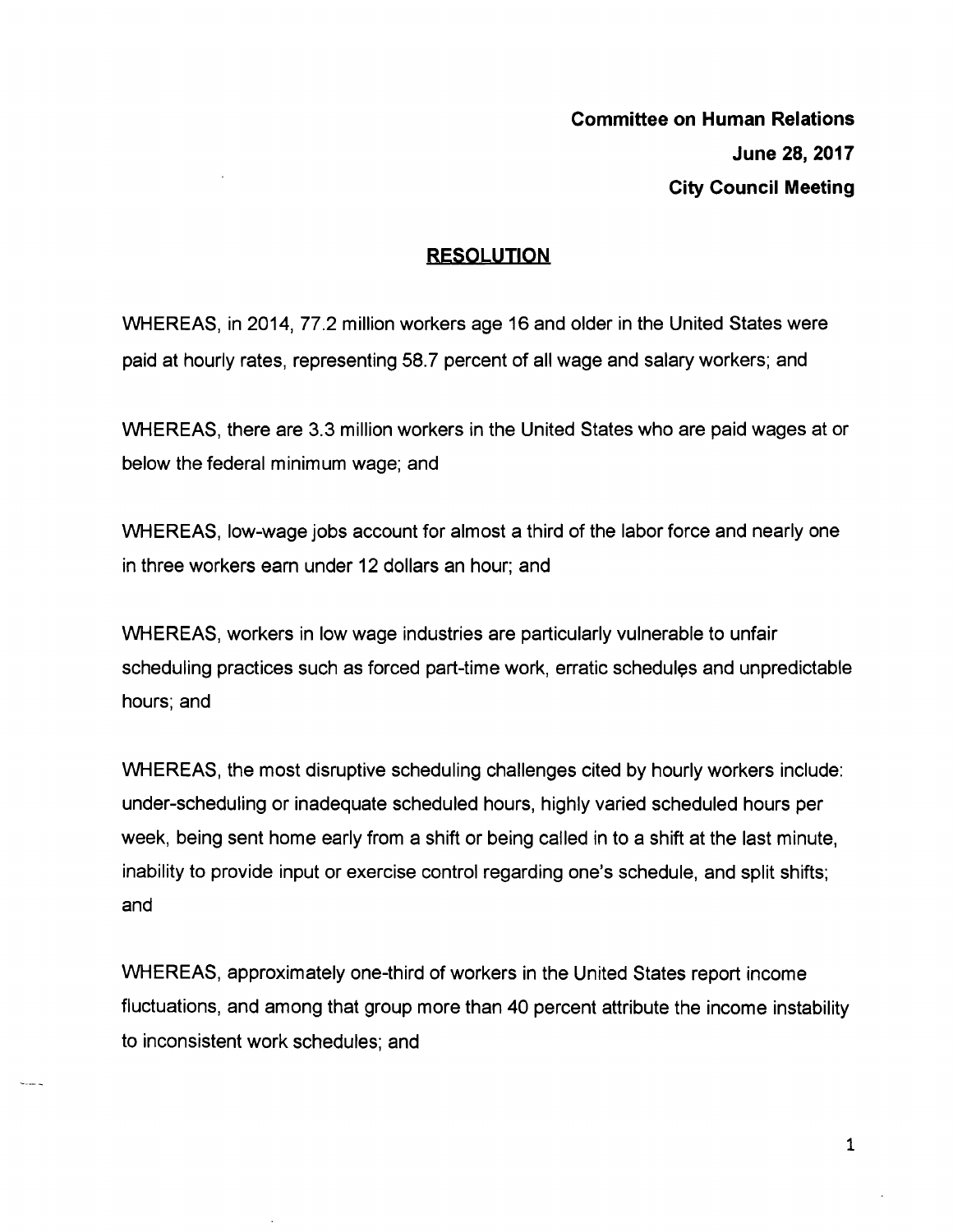WHEREAS, one national poll showed that almost twenty-five percent of workers report experiencing unpredictable schedules, which disproportionately impact mothers and persons who provide care for family or household members; and

WHEREAS, in a recent national poll 27 percent of hourly workers reported experiencing day-of changes to their work schedules; 27 percent of hourly workers reported inadequate rest between shifts – closing late at night and returning to open the next day; 31 percent of hourly workers reported changes to their schedules after they have been posted; 38 percent of hourly workers reported a varying number of work hours week-to-week; and 49 percent of hourly workers reported working fewer hours than they would like each week; and

WHEREAS, workers without dependable income and consistent employment practices report decreased job satisfaction and loyalty, harming productivity of both workers and businesses; and

WHEREAS, workers without a dependable living wage and employment are more likely to depend upon publicly subsidized programing such as Medicaid, Temporary Assistance for Needy Families (TANF) and Supplemental Nutrition Assistance Program (SNAP),

NOW THEREFORE, BE IT RESOLVED that the Mayor and the members of City Council call for hearings before the Committee on Human Relations to consider how best to remedy unfair scheduling and employment practices;

Sattishguespalle 32